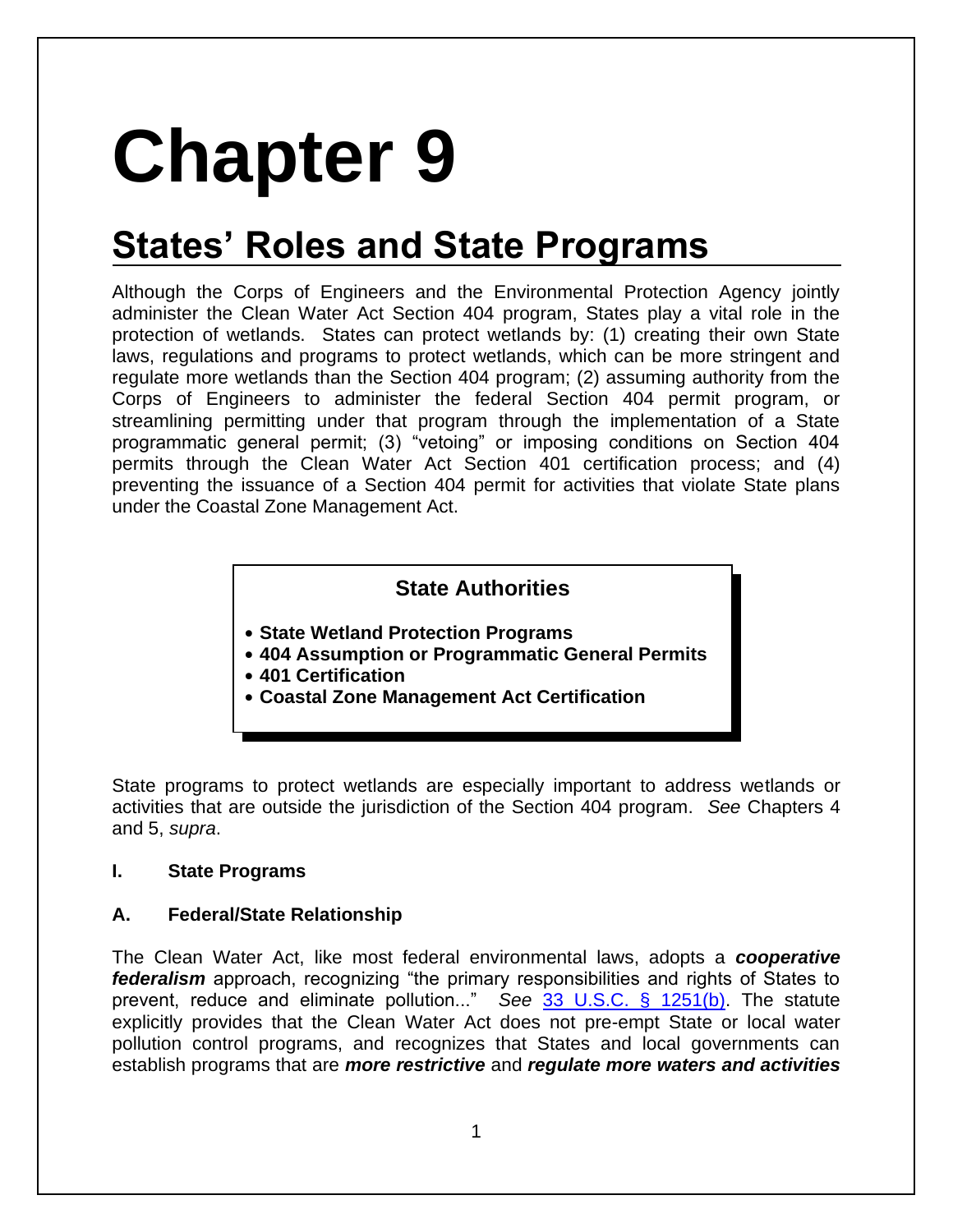than the federal program. *See* [33 U.S.C. § 1370.](http://www.law.cornell.edu/uscode/text/33/1370) Section 510 of the statute provides:

Except as expressly provided in this chapter, nothing in this chapter shall

(1) preclude or deny the right of any State or political subdivision thereof or interstate agency to adopt or enforce

(A) any standard or limitation respecting discharges of pollutants,

or

(B) any requirement respecting control or abatement of pollution; except that if an effluent limitation, or other limitation, effluent standard, prohibition, pretreatment standard, or standard of performance is in effect under this chapter, such State or political subdivision or interstate agency may not adopt or enforce any effluent limitation, or other limitation, effluent standard, prohibition, pretreatment standard, or standard of performance which is less stringent than the effluent limitation, or other limitation, effluent standard, prohibition, pretreatment standard, or standard of performance under this chapter; or

(2) be construed as impairing or in any manner affecting any right or jurisdiction of the States with respect to the waters (including boundary waters) of such States.

*Id.* Under this *floor preemption* approach, programs of states and local governments can be *more restrictive*, but *not less restrictive*, than the federal program.

In theory, therefore, states can provide vital protection for wetlands by addressing waters and activities that *are not* regulated under the Section 404 program, or by imposing additional limits on activities that *are* regulated under that program. However, a recent study prepared by the Environmental Law Institute found that over 2/3 of states have enacted laws that *could limit* the authority of states to regulate waters that are not regulated under the Clean Water Act. *See* [Environmental Law Institute,](http://www.eli.org/sites/default/files/eli-pubs/d23-04.pdf) *State [Constraints: State-Imposed Limitations on the Authority of Agencies to Regulate Waters](http://www.eli.org/sites/default/files/eli-pubs/d23-04.pdf)  [Beyond the Scope of the Federal Clean Water Act](http://www.eli.org/sites/default/files/eli-pubs/d23-04.pdf)* (May 2013). Many of those laws were not targeted specifically at wetlands regulation, but apply broadly to state environmental regulation or state regulation of a range of activities. According to the ELI report, thirteen states have adopted laws that require that state regulations must be "no more stringent than" federal regulations. *Id.* at 1. Twenty-three other states have adopted laws that prohibit states from adopting regulations that are more stringent than federal regulations *unless* certain requirements are met. *Id.* at 13-14. In addition to those limitations, the report notes that twenty-two states have adopted laws that could limit state protection of wetlands because the laws require state officials to compensate landowners for reductions in property value caused by regulation or require state officials to assess their actions for takings implications or other impacts on private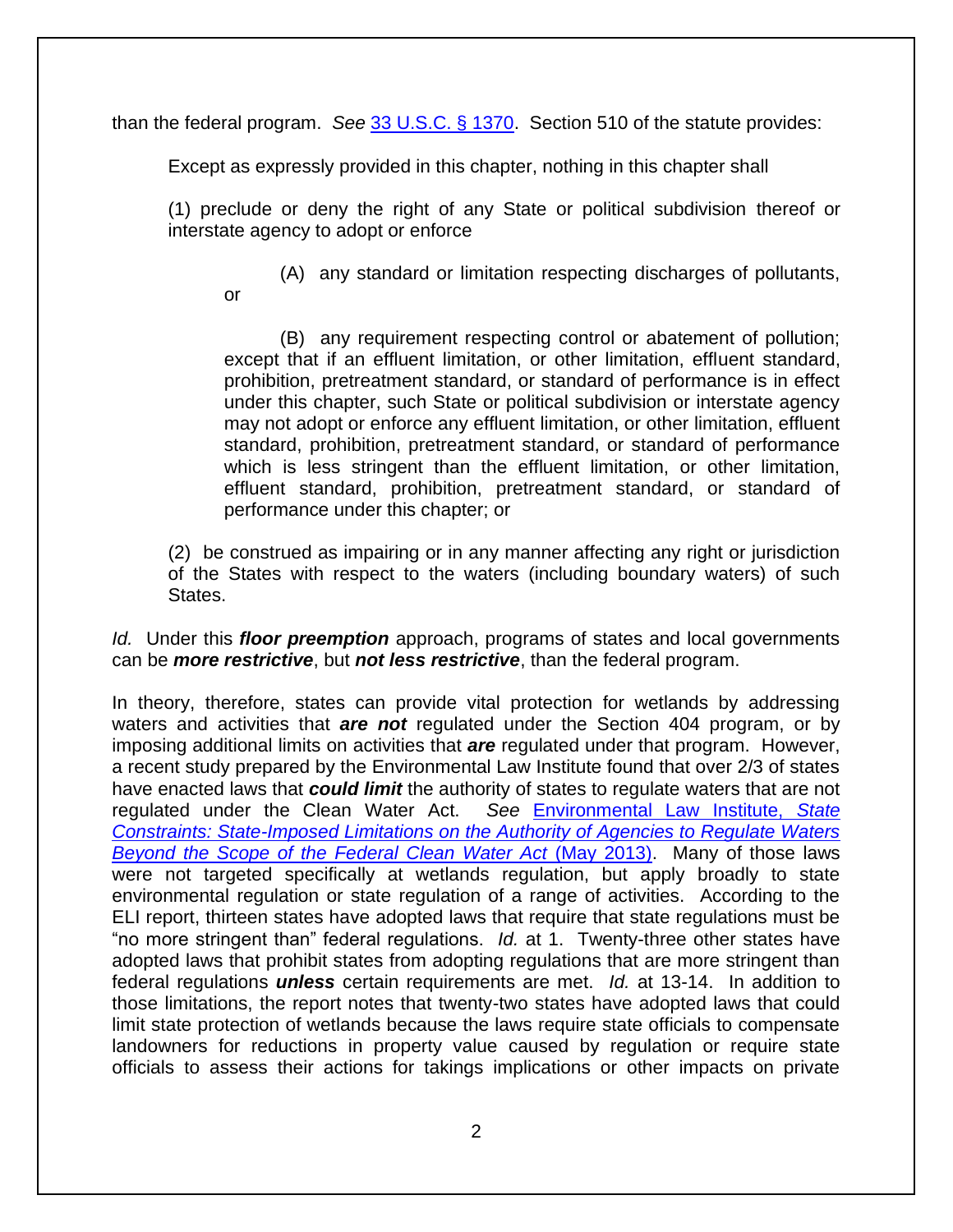property rights. *Id.* at 24. The report suggests that those laws could chill state regulation of activities in wetlands that are not regulated under federal law. *Id.*

Although many states have laws that *could* limit the authority of the states to regulate activities that are not regulated under the Clean Water Act, half of the states have adopted laws and regulations that provide some protection to wetlands that are not regulated under the Clean Water Act and many states have adopted laws that require permits for activities that are not regulated under the Clean Water Act despite the limits identified in the ELI report. In fact, the ELI report noted that 17 states that had enacted laws that *could limit* state regulation of waters and activities that are not regulated under the Clean Water Act nevertheless regulated those activities. *Id.* at 2. Those programs, and state programs that provide additional protection to wetlands that are already regulated under the Clean Water Act, are described in the next section.

#### **Research Problems**

**State Laws:** Using the tools that you learned in your legal research class regarding researching state laws, see if you can answer the following questions. When answering the questions, please provide citations to support your answers.

1. When will a government action constitute a "taking" under Texas law?

2. In Mississippi, when a state action prohibits or severely limits the right of a landowner to conduct forestry or agricultural activities on forest or agricultural land (but does not result in a taking), the landowner may still sue for compensation in an inverse condemnation action. What level of reduction in property value triggers that right under Mississippi law? Is the landowner entitled to compensation if the government is acting to prohibit a nuisance by the landowner?

3. Does Idaho law place any limits on the authority of state agencies to adopt rules to protect wetlands and waters that are more stringent than the rules adopted by the federal government? If so, please describe the general limits.

#### **B. A Survey of State Programs**

While the Clean Water Act *allows* states and local governments to administer their own programs to protect wetlands and water quality, it does not *require* them to do so. Nevertheless, according to a report prepared by the Environmental Law Institute in 2008, twenty three states have enacted laws and regulations to require state *permits* for dredge and fill activities in wetlands and other waters in the state. *See* Environmental Law Institute, *[State Wetland Protection: Status, Trends & Model](http://www.eli.org/sites/default/files/eli-pubs/d18__06.pdf)  Approaches* [9 \(March 2008\) \[hereinafter "ELI State Wetland Protection Report"\].](http://www.eli.org/sites/default/files/eli-pubs/d18__06.pdf) Eight of those states limit the permit requirement to activities in coastal and tidal wetlands, while the other fifteen regulate activities in freshwater wetlands as well as in coastal, tidal and shoreline areas. *Id.* at 10. In states with their own wetlands permitting programs, a discharge may often require *both* a *federal* and *state* wetlands permit. If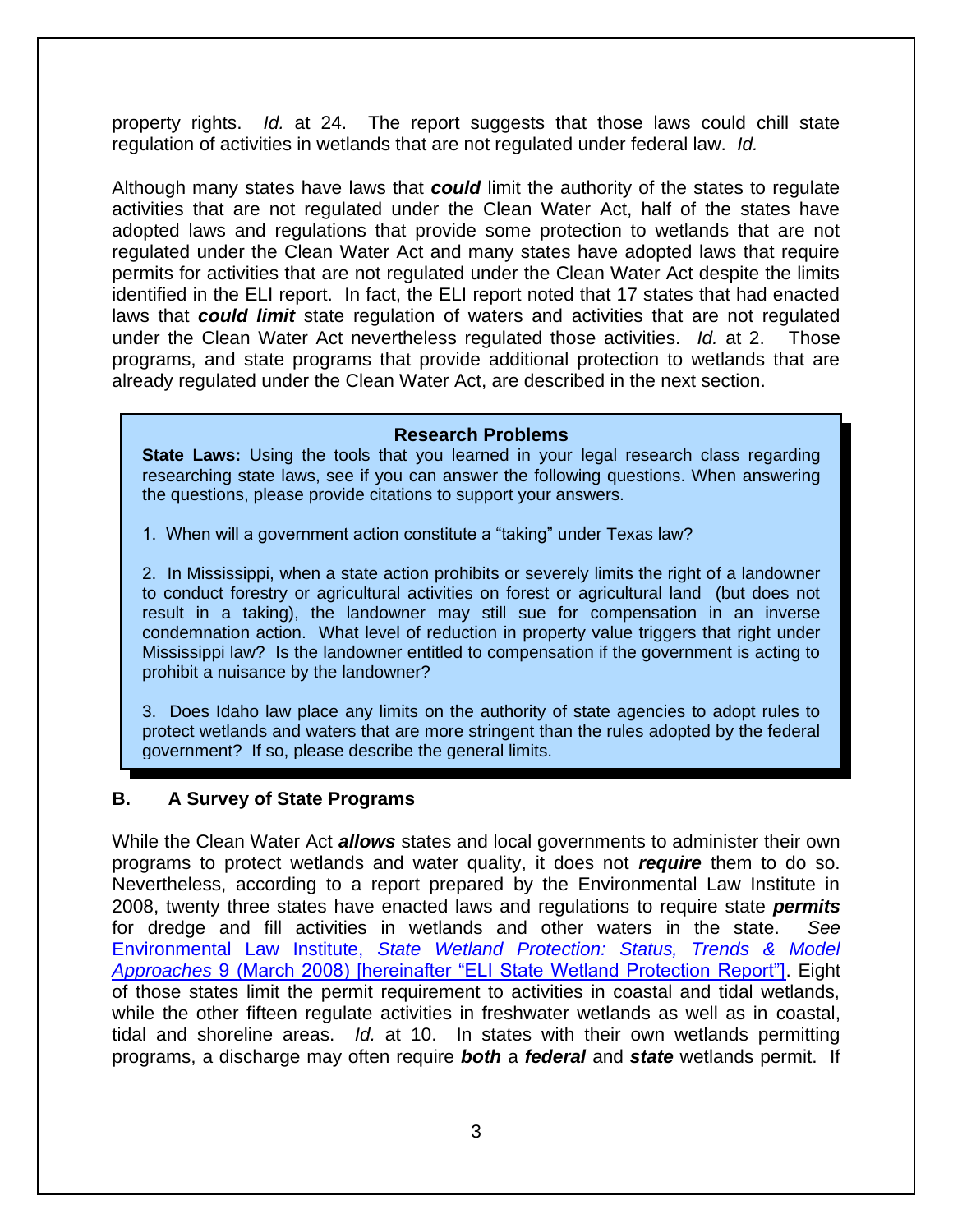the Corps and the state have not streamlined the permitting process through a State Programmatic General Permit, *see infra*, the project developer will need to obtain permits from both the Corps and the state. As noted in Chapter 6, if the Corps completes its review of a section 404 permit and issues the permit before other agencies (including the state) have completed their reviews, the Corps will normally condition the permit on approval by the other agencies. *See* [33 C.F.R. § 325.2\(d\)\(4\).](http://www.law.cornell.edu/cfr/text/33/325.2)

In light of the fact that state programs can regulate waters that are outside of federal jurisdiction, six states regulate "geographically isolated" wetlands, such as the wetlands at issue in the *Solid Waste Agency of Northern Cook County* case, although some of those programs are not permitting programs. *See* [ELI State Wetland Protection Report](http://www.eli.org/sites/default/files/eli-pubs/d18__06.pdf) at 11.

| <b>States with permit programs</b>                                                                                                                                             | <b>States with permit</b>                                                                                         | <b>States with programs</b>                                                  |
|--------------------------------------------------------------------------------------------------------------------------------------------------------------------------------|-------------------------------------------------------------------------------------------------------------------|------------------------------------------------------------------------------|
| for freshwater, coastal and                                                                                                                                                    | programs for coastal                                                                                              | for geographically                                                           |
| tidal wetlands                                                                                                                                                                 | and tidal wetlands only                                                                                           | isolated wetlands                                                            |
| Connecticut, Florida, Maine,<br>Maryland, Massachusetts,<br>Michigan, Minnesota, New<br>Hampshire, New Jersey,<br>Oregon, Pennsylvania, Rhode<br>Island, Vermont, and Virginia | California, Delaware,<br>Georgia, Louisiana,<br>Mississippi, North<br>Carolina, South Carolina,<br>and Washington | Indiana, North Carolina,<br>Ohio, Tennessee,<br>Washington, and<br>Wisconsin |

*Id.* While some of the states with wetlands permitting programs have adopted dedicated wetlands permitting programs, other states rely on a patchwork of laws, such as water pollution laws, growth management laws, shoreline management laws, and other laws, to regulate activities in wetlands. *Id.* at 11. In most states, permits are issued by a state agency, but some states have created programs that authorize local agencies to administer wetlands permit programs. *Id.*

Regardless of whether states have adopted state wetlands *permitting* programs, every state has adopted a definition of "waters" (by legislation or regulation) that includes wetlands, and forty-two states have adopted statutory or regulatory definitions for "wetlands." *Id.* at 15, 18.

State wetlands programs are often similar to the federal program in many respects. For instance, most states delineate wetlands using the 1987 Corps delineation manual, although eighteen states rely on other delineation criteria or guidelines, in addition to, or instead of, the Corps manual. *Id.* at 19-20. Regarding mitigation, thirty six states have adopted legislation or policies to authorize and regulate mitigation for impacts to wetlands or other aquatic resources. *Id.* at 23. Twenty-two states specifically authorize or require mitigation banking through legislation, regulations or guidance. *Id.* at 26. Eighteen states specifically address "in lieu fee mitigation" through legislation,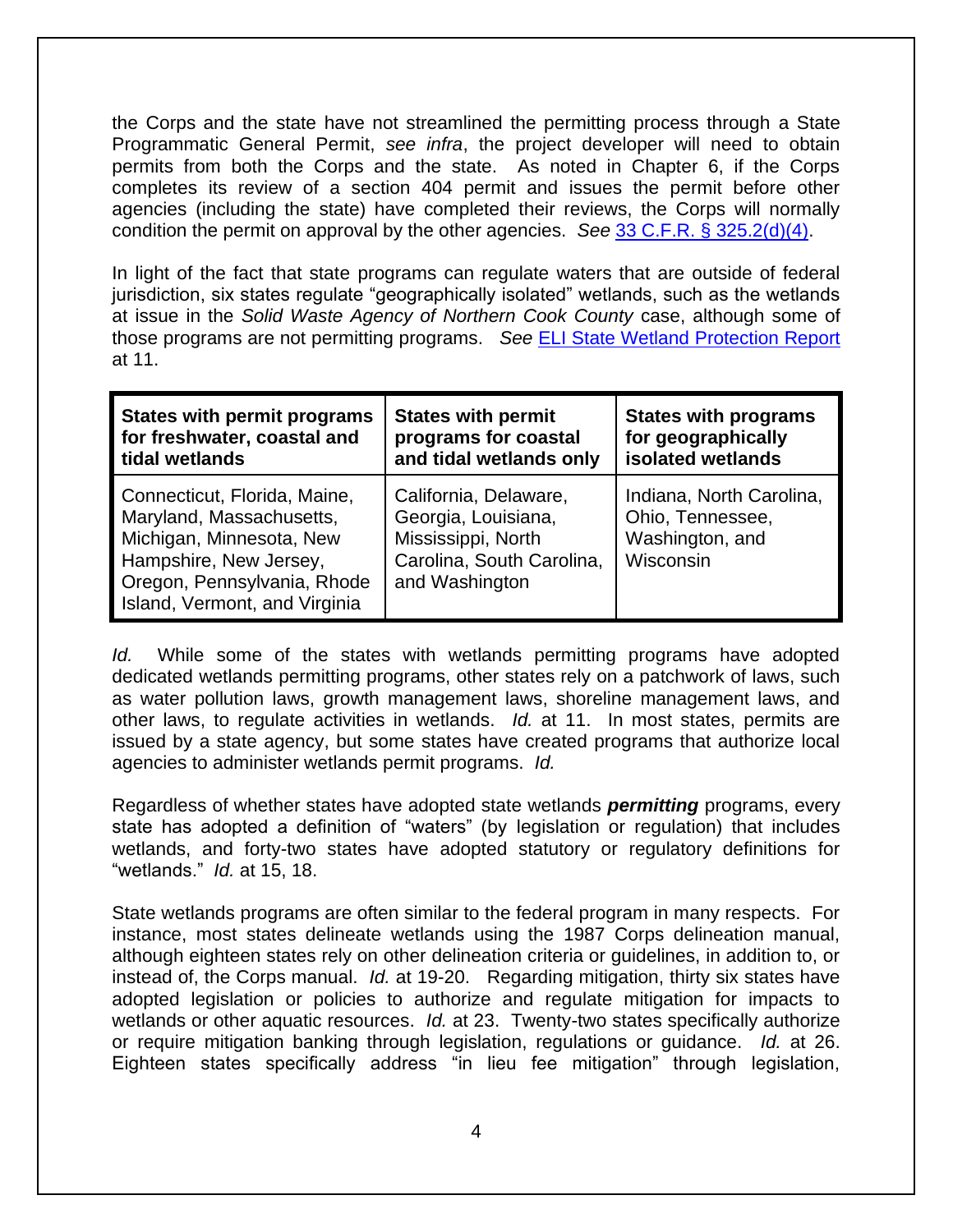regulations or guidance. *Id.* at 28. Although only fourteen states have adopted statewide goals regarding wetland restoration, most of those states have adopted a "no net loss" goal, similar to the federal goal, or a goal of restoring a specific amount of wetland acreage within a specific time-frame. *Id.* at 47.

State wetland programs are also similar to the federal program in that several agencies are usually involved in wetland regulation, management or protection in each state. *Id.* at 32. In twenty-six states, two resource or environmental agencies oversee wetland activities, with one agency generally focusing on regulatory activities, while the other focuses on non-regulatory activities. *Id.* at 32. In eleven states, authority over wetlands is divided among three or more agencies. *Id.* at 33. In twelve states, though, a single state agency administers all of the wetland programs in the state. *Id.* at 32.

Not surprisingly, the scope of activities regulated, the resources dedicated to wetlands regulation, protection and restoration, and the level of monitoring and enforcement of state wetland protection laws vary greatly from state to state. Only sixteen states have monitoring and/or assessment programs that focus on wetlands, and only eight states implement a program to recruit community members as volunteer monitors for wetlands. *Id.* at 42, 44. The level of wetland protection afforded by states is often constrained by the level of funding available for wetland protection activities. Most states rely on federal grants and general state appropriations to fund wetland programs, but more than half of the states rely, in part, on fees, and fifteen states rely, in part, on dedicated state appropriations. *Id.* at 36.

#### **State Programs - Resources**

| <b>Association of State Wetland Managers (ASWM) Website</b>                         |
|-------------------------------------------------------------------------------------|
| <b>State Wetland Programs - Reports and Guidance from ASWM</b>                      |
| <b>State Wetland Program Summaries - ASWM</b>                                       |
| State Wetland Program Summaries - Environmental Law Institute (ELI)                 |
| State Wetland Protection: Status, Trends and Model Approaches - ELI                 |
| <b>State Constraints Report - ELI</b>                                               |
| EPA web site for State, Tribal and local Initiatives (financial assistance, program |
| descriptions, etc.)                                                                 |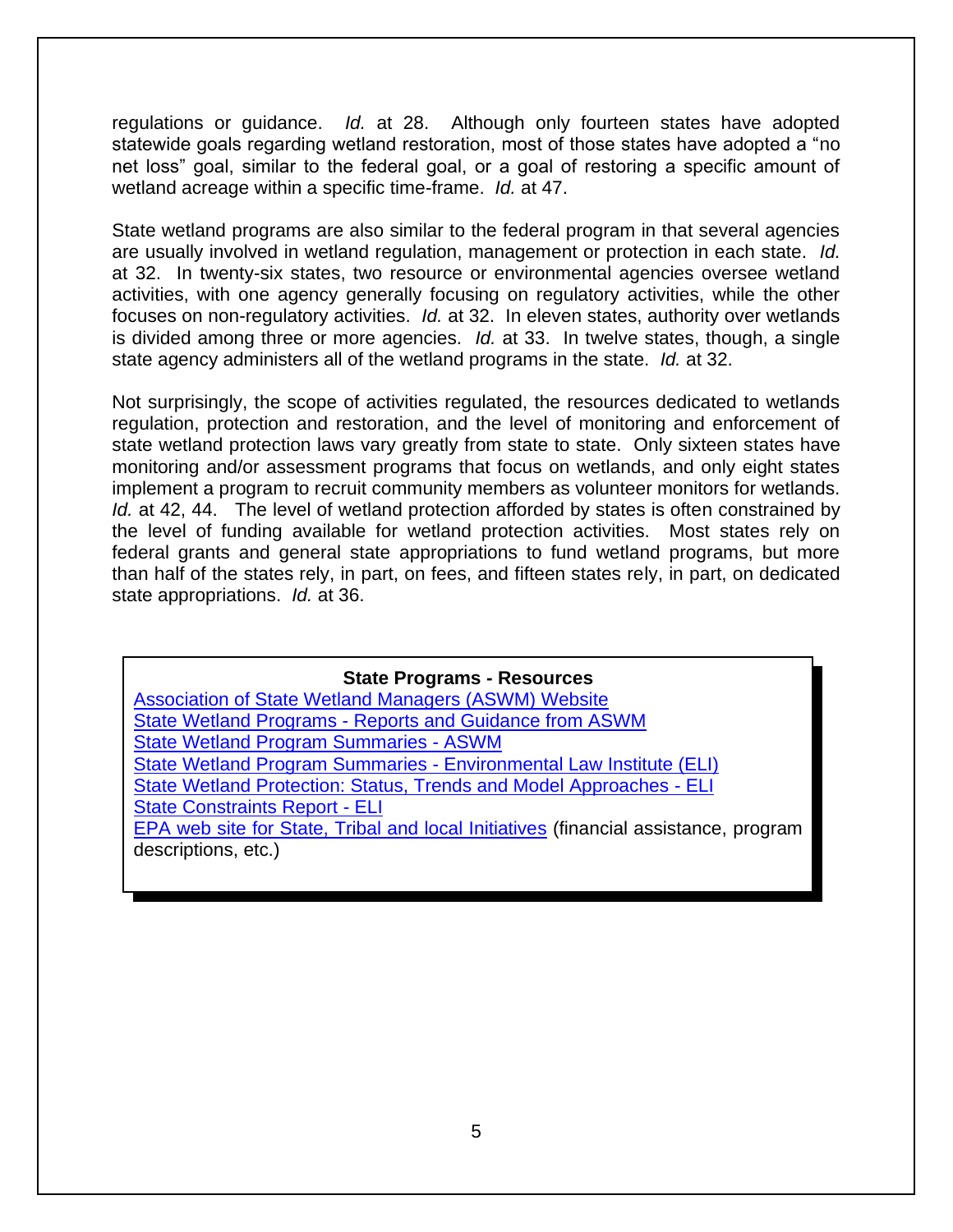#### **Research Problems**

**State Laws:** When answering the following questions, please provide citations to support your answers.

1. How does the Minnesota Water Pollution Control Act define "waters of the state"? Which agencies make "determinations" regarding projects that result in fill, excavation or drainage of wetlands under the state's Wetland Conservation Act? Which state agency is responsible for enforcing the state laws preserving and protecting groundwater quantity, wetlands and public waters?

2. What activities require a permit under Georgia's "Coastal Marshlands Protection Act of 1970"? Who issues the permits? How are "marshlands" defined under that Act?

#### **Interviews**



Alexandra Dunn, Executive Director and General Counsel of the Environmental Council of the States responds to the following questions:

- Are there regional or other variations in the attitudes that States take toward wetlands regulation? [\(YouTube Video\)](https://www.youtube.com/watch?v=gPYFTwKdBcI)
- Do many States operate their own State wetland permitting programs and could you describe them generally? [\(YouTube](https://www.youtube.com/watch?v=ArYWWfylv2s)  [Video\)](https://www.youtube.com/watch?v=ArYWWfylv2s)
- What are the most effective tools that States are using to protect wetlands? [\(YouTube Video\)](https://www.youtube.com/watch?v=LpVHaKX00Ws)
- What are the greatest impediments to wetland protection in the States? [\(YouTube video\)](https://www.youtube.com/watch?v=VlIIN-MyGUg)
- What is the Association of Wetlands Managers and what role do they play in wetland protection? [\(YouTube Video\)](https://www.youtube.com/watch?v=ptF5F6YuS5c)



Jan Goldman Carter, Senior Manager and Counsel for the National Wildlife Federation's Wetlands and Water Resources Program, discusses the variety State wetland protection programs and the political pressure on State programs [\(YouTube Video\)](https://www.youtube.com/watch?v=gXBCOTQDn5s) .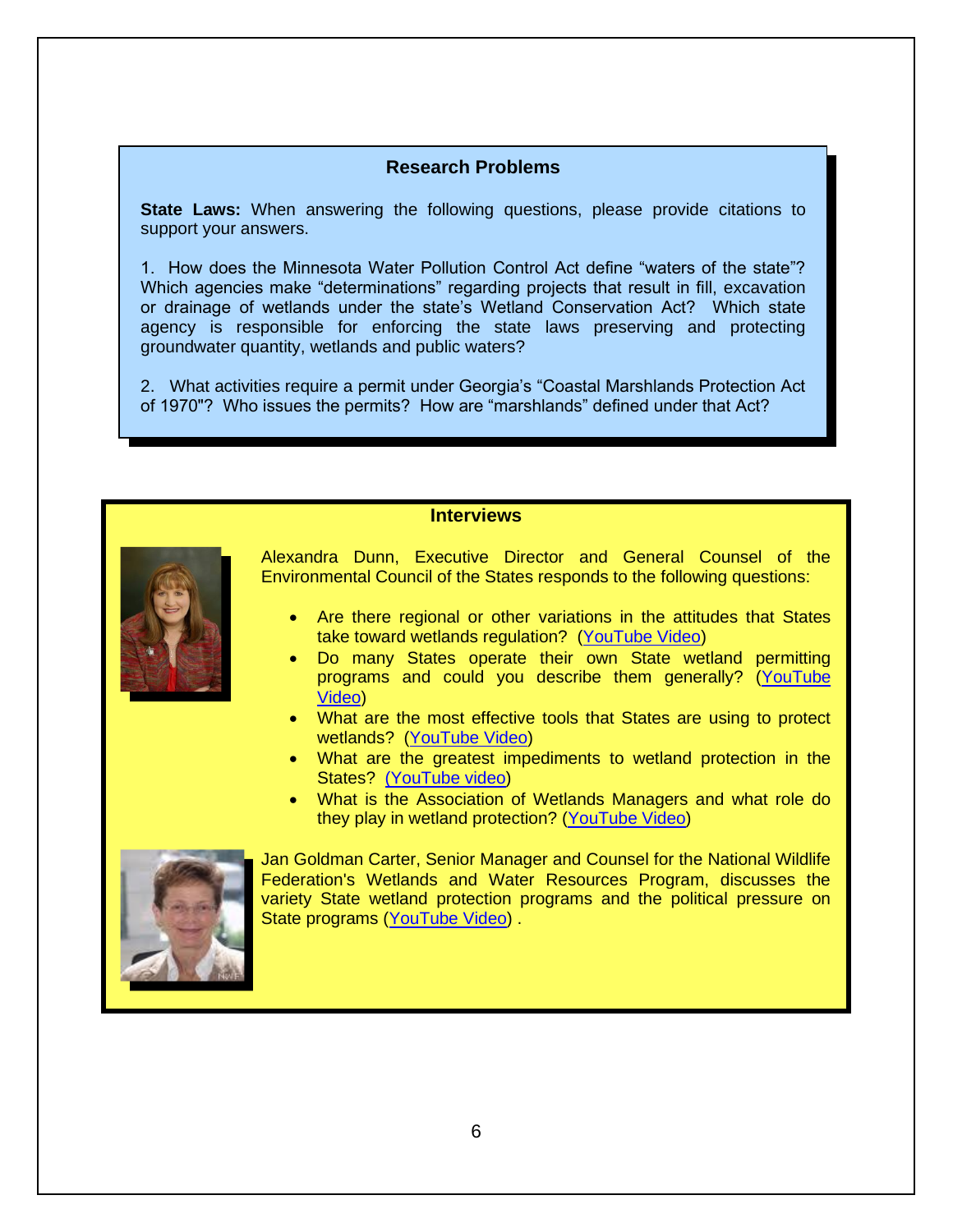#### **II. State Assumption of the Section 404 Program and State Programmatic General Permits**

#### **A. Assumption of the 404 Permitting Program**

In addition to preserving the authority of states to administer their own state wetland protection programs, the Clean Water Act, like most federal environmental laws, authorizes states to take over and administer the federal wetlands permitting program in lieu of the Corps of Engineers.

Pursuant to Section 404(g) of the Clean Water Act, a state can *assume* the authority to issue permits for the discharge of dredged or fill material

**Resources** [EPA State Program Rules -](https://www.law.cornell.edu/cfr/text/40/part%20233) 40 CFR Part 233 Michigan MOA w/ **[EPA](https://www.epa.gov/sites/default/files/2013-09/documents/mi-npdes-moa.pdf)** and **[Corps](https://www.envirolawteachers.com/michigan-moa.html)** for assumption and [Michigan program regs.](http://www.law.cornell.edu/cfr/text/40/233.70) New Jersey MOA w/ [EPA](https://www.envirolawteachers.com/nj-epa-moa.html) and [Corps](https://www.envirolawteachers.com/nj-corps-moa.html) for assumption and [N.J. program regs.](http://www.law.cornell.edu/cfr/text/40/233.71) Florida MOA w/ [EPA and the Corps](https://aswm.org/assumptiondocs/fl_epa_admin_moa.pdf) for assumption and [Florida program regs.](https://www.flrules.org/gateway/ChapterHome.asp?Chapter=62-331) [ASWM web page re: assumption](http://www.aswm.org/20-wetland-programs/s-404-assumption) and **[Handbook for States/Tribes re: assumption](http://www.aswm.org/pdf_lib/cwa_section_404_program_assumption.pdf)** 

into waters regulated under the Clean Water Act *other than traditional navigable waters or waters seaward of the high water mark*. *See* [33 U.S.C. § 1344\(g\).](http://www.law.cornell.edu/uscode/text/33/1344) In 2018, the Corps issued a [memorandum](https://api.army.mil/e2/c/downloads/525981.pdf) to clarify the extent of non-assumable waters. EPA's regulations also authorize tribes to assume that authority within their jurisdiction. *See* [40 C.F.R. § 233.2](http://www.law.cornell.edu/cfr/text/40/233.2) (defining "state" to include "indian tribe"). In order to assume authority to administer the Section 404 permitting program, a state must enact laws and regulations to create a program that meets several requirements outlined in the statute that are designed to ensure that the state has the same authority to administer the Section 404 permitting program as the Corps would have. *See* [33 U.S.C. § 1344\(h\)\(1\).](http://www.law.cornell.edu/uscode/text/33/1344) The requirements of the state program must be at least as stringent as, and may be more stringent than, the federal requirements. *See* [40 C.F.R. § 233.1\(c\)-\(d\).](http://www.law.cornell.edu/cfr/text/40/233.1) Although the Corps administers the Section 404 permitting program, Congress gave EPA, rather than the Corps. the authority to review applications by states to assume Section 404 permitting authority. If EPA determines that the state program meets the requirements of the statute, the agency will approve the program and the state will assume authority to issue Section 404 permits in lieu of the Corps. *See* [33 U.S.C. § 1344\(h\)\(2\).](http://www.law.cornell.edu/uscode/text/33/1344) The Corps will, however, continue to have authority to issue permits for discharges into traditional navigable waters and waters seaward of the high water mark. In addition, to the extent that the state program is more stringent than the federal program, those more stringent provisions can only be enforced by the state and are not subject to federal oversight and enforcement. *See* [40 C.F.R. § 233.1\(c\).](http://www.law.cornell.edu/cfr/text/40/233.1)

The rest of the state program is, however, subject to federal oversight. After EPA approves a state's request to assume Section 404 permitting authority, the state must still provide EPA notice and an opportunity to comment on individual and general permits that the state reviews or prepares. *See* [33 U.S.C. § 1344\(j\).](http://www.law.cornell.edu/uscode/text/33/1344) EPA can, however, waive its authority to review categories of discharges in the state, by adopting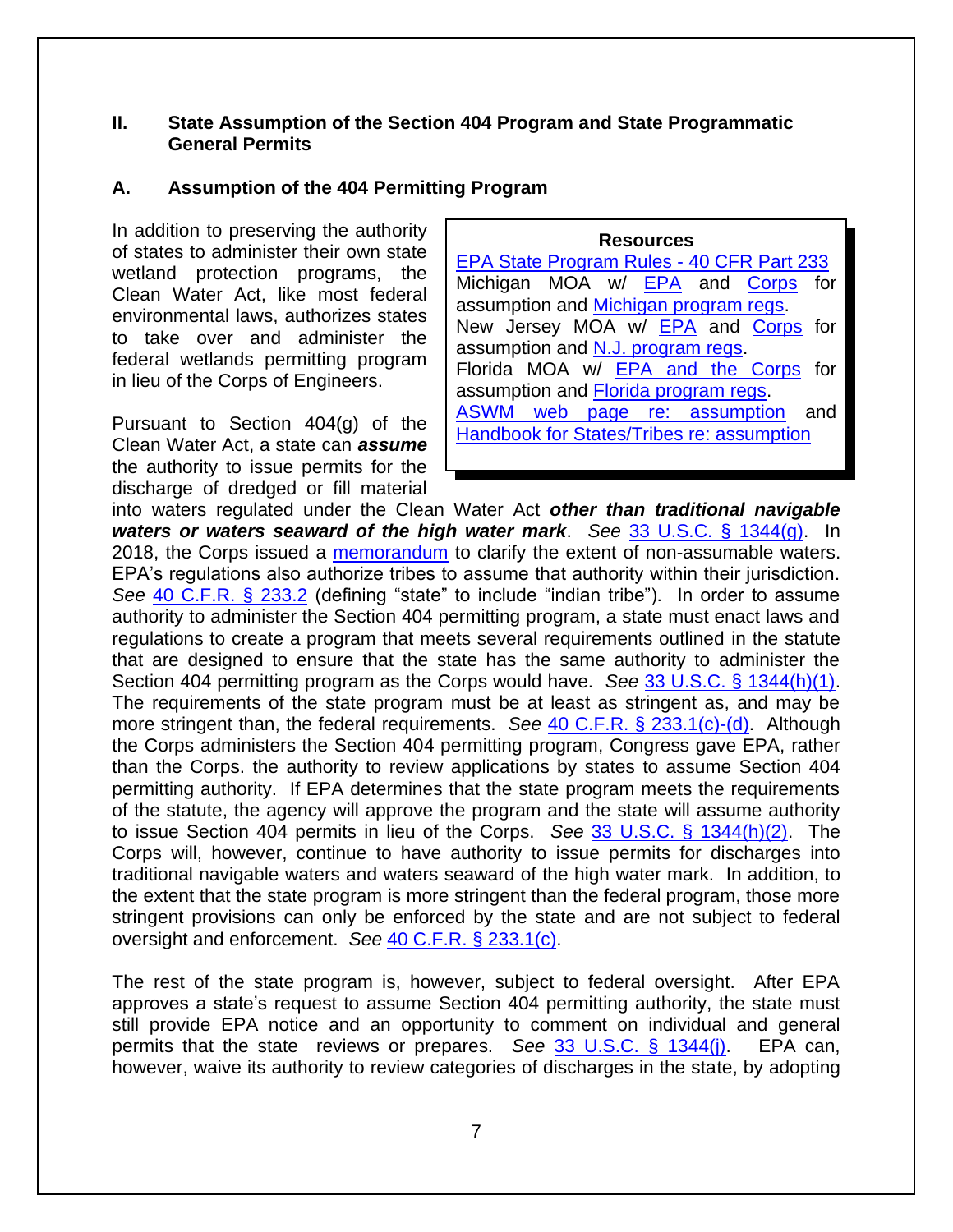regulations to waive the authority. *Id.* § 1344(k)-(l). If EPA doesn't waive its authority to review permits issued by the state, EPA solicits comments from the Corps, the Fish and Wildlife Service and the National Marine Fisheries Service when determining whether to submit comments to the state and when framing comments for the permit. *See* [40 C.F.R. § 233.50\(b\).](http://www.law.cornell.edu/cfr/text/40/233.50) If EPA objects to a permit that the state plans to issue, the state cannot issue the permit unless EPA withdraws its objection. *See* [33 U.S.C. §](http://www.law.cornell.edu/uscode/text/33/1344)  [1344\(j\).](http://www.law.cornell.edu/uscode/text/33/1344) If the state does not deny the permit or revise it to address EPA's objections, the state loses the authority to issue that permit and the Corps processes that permit application. *Id.*

While a State is administering the Section 404 permitting program, EPA also retains the authority to bring enforcement actions, just as it would if the Corps were administering the program. *See* [33 U.S.C. § 1344\(n\).](http://www.law.cornell.edu/uscode/text/33/1344) Finally, if EPA determines that a state that has assumed authority to issue Section 404 permits is not administering the program in accordance with federal standards, the agency can, after notice and a hearing, withdraw the state's authority to administer the program. *Id.* § 1344(i).

Although the Clean Water Act authorizes states to assume Section 404 permitting authority in lieu of the Corps, only three states have done so. Michigan assumed authority for the program in 1984, *see* [40 C.F.R. § 233.70,](http://www.law.cornell.edu/cfr/text/40/233.70) New Jersey assumed authority for the program in 1994, s*ee* [40 C.F.R. § 233.71](http://www.law.cornell.edu/cfr/text/40/233.71) and Florida assumed authority for the program in 2020. *See* [85 Fed. Reg. 83553](file:///C:/Users/johnson_s/Downloads/EPA-HQ-OW-2018-0640-0564_content.pdf) (Dec. 22, 2020). Shortly after Florida assumed authority to issue Section 404 permits, the Center for Biological Diversity sued EPA, alleging that the agency violated the Clean Water Act and the APA when it approved the assumption. *See [Center for Biological Diversity v. Wheeler](https://www.biologicaldiversity.org/programs/biodiversity/pdfs/Center_et_al_v_EPA_complaint_404_assumption.pdf)*, No. 21-cv-119 (D.D.C., Jan. 14, 2021).

#### **B. State Programmatic General Permits**

States that do not assume Section 404 permitting authority from the Corps can still play a greater role in the administration of the federal program and streamline permitting for developers in the state

**Resources** [ASWM Website re: SPGPs](https://www.aswm.org/wetland-programs/programmatic-general-permits/1031-pgp-resources-links-etc)

through a State Programmatic General Permit. As noted in Chapter 6, *supra*, Section 404(e) authorizes the Corps of Engineers to issue general permits "on a state, regional or nationwide basis for any category of activities involving discharges of dredged or fill material if the Secretary determines that the activities in such category are similar in nature, will cause only minimal adverse environmental effects when performed separately, and will have only minimal cumulative adverse effect on the environment." *See* [33 U.S.C. § 1344\(e\).](http://www.law.cornell.edu/uscode/text/33/1344)

Pursuant to that authority, the Corps has issued *programmatic general permits* in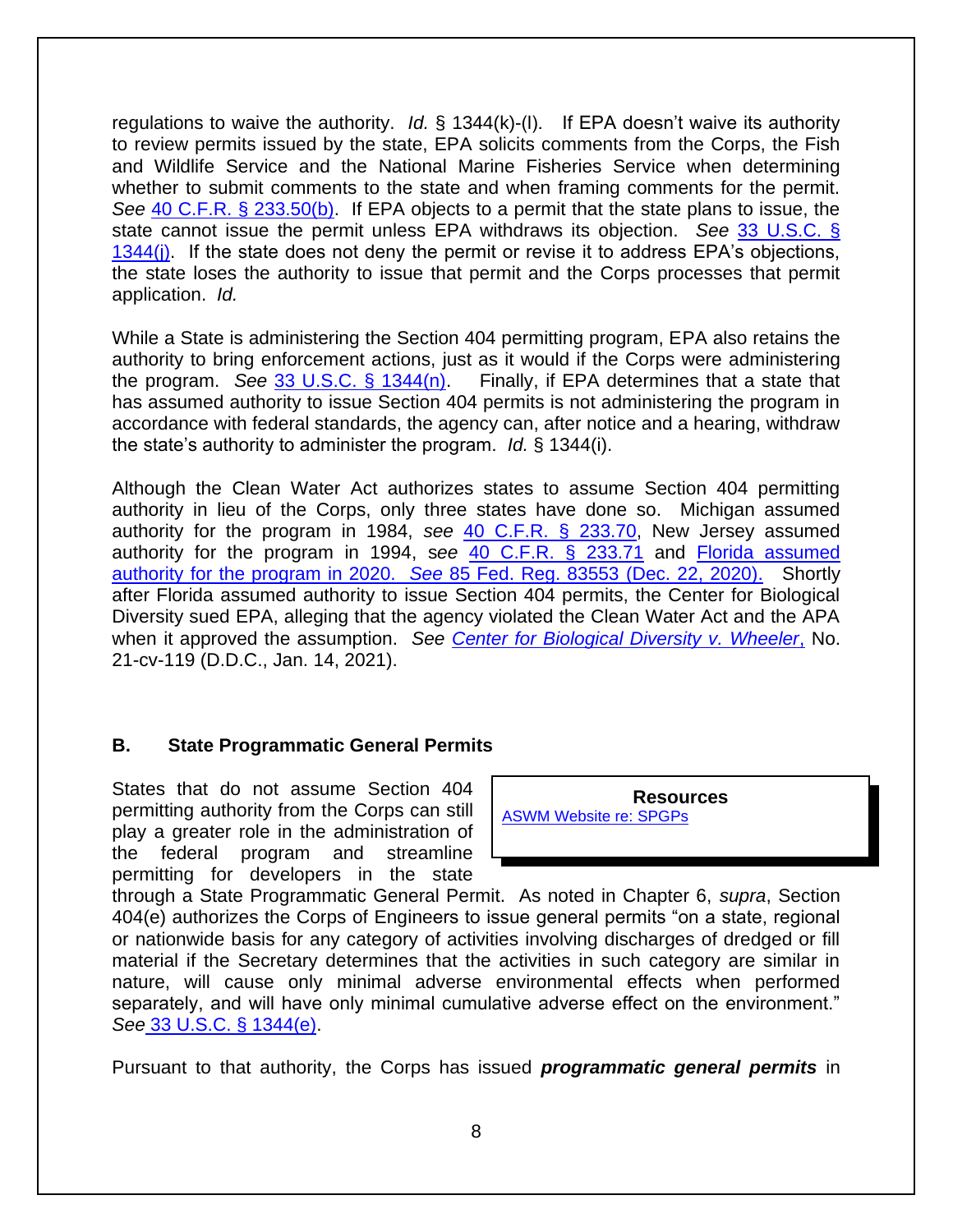several states that provide that persons who obtain a permit under the state wetlands permitting program do not have to apply for an individual Section 404 permit from the Corps as long as they comply with the terms of the programmatic general permit. *See, e.g.* [Department of the Army Programmatic General Permit, State of Maryland -](http://www.nab.usace.army.mil/Portals/63/docs/Regulatory/Permits/MDSPGP-4.pdf) [MDSPGP-4 \(Oct. 1, 2011\).](http://www.nab.usace.army.mil/Portals/63/docs/Regulatory/Permits/MDSPGP-4.pdf) The general permit only applies to specific categories of activities in the state (i.e. discharges in a specific region, discharges that have impacts below a specific threshold, discharges associated with specific types of activities) and the Corps issues the permit pursuant to the normal general permitting procedures described in Chapter 6 after the Corps determines that the activities in the permit are similar in nature and will cause only minimal adverse effect on the environment. *See* [33](http://www.law.cornell.edu/uscode/text/33/1344)  [U.S.C. § 1344\(e\).](http://www.law.cornell.edu/uscode/text/33/1344) The programmatic general permit, therefore, streamlines the permitting process in those states for persons engaged in the activities authorized by the permit. Like other general permits, programmatic general permits are issued for a five year term, but can be revoked if the Corps determines, after opportunity for a public hearing, that the activities authorized by the permit have an adverse effect on the environment or are more appropriately authorized by individual permits. *Id.* 

When the Corps issues a programmatic general permit, the permit will include conditions that specify whether, and to what extent, the Corps, EPA and other federal agencies will review or comment on the use of the general permit by a discharger. *See, e.g.* [MDSPGP-4,](http://www.nab.usace.army.mil/Portals/63/docs/Regulatory/Permits/MDSPGP-4.pdf) *supra* at 6-9. For activities that have very little impact, the permit may provide very limited federal review. *Id.* The states for which the Corps has issued programmatic general permits are listed below.

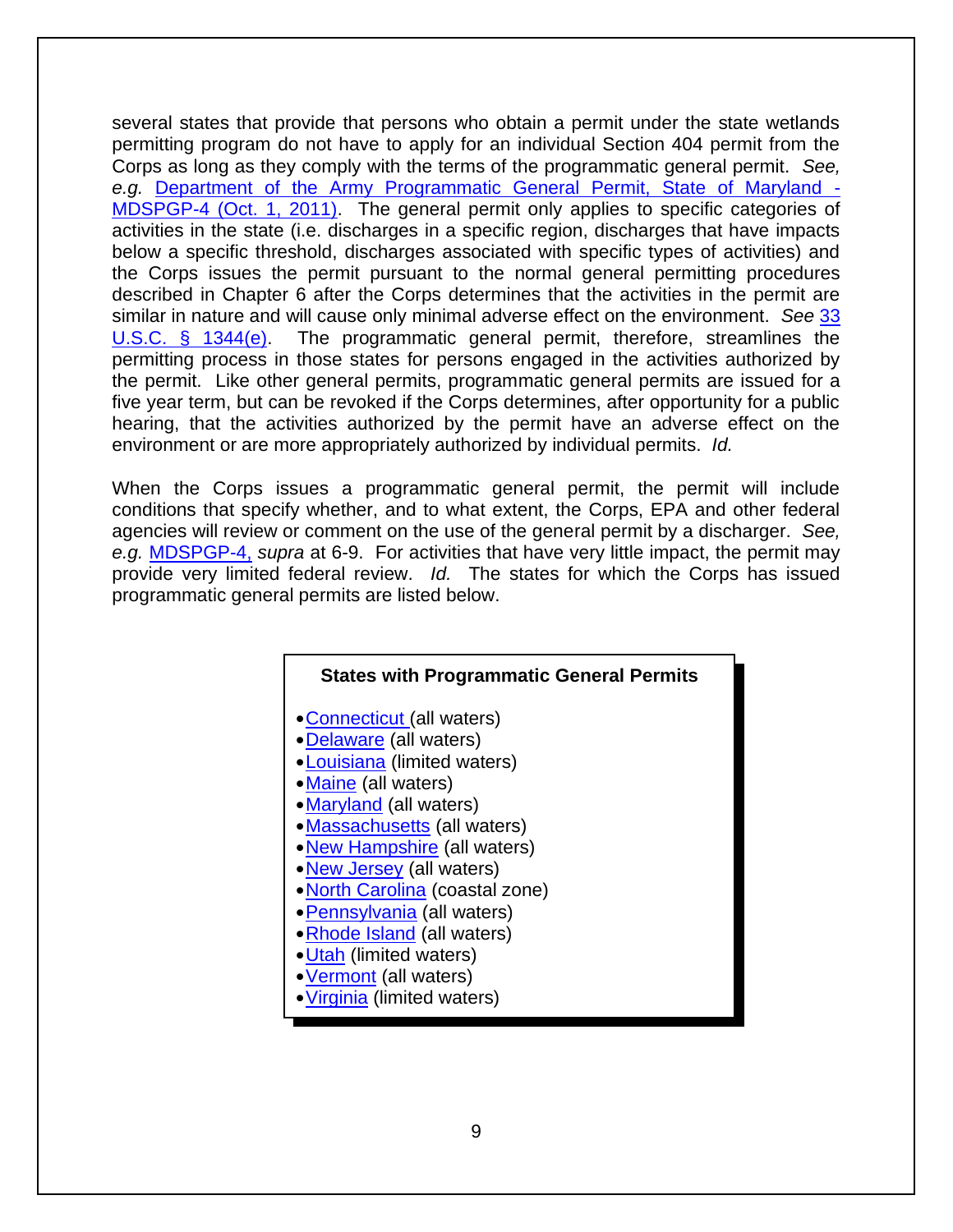#### **Questions and Comments**

- 1. Why do you think that more states have not assumed administration of the Section 404 permitting program from the Corps, when so many states have taken over the Clean Water Act Section 402 permitting program and other federal environmental permitting programs? What are the benefits and disadvantages of taking over the federal program? *See* [Association of State Wetland Managers,](http://aswm.org/pdf_lib/cwa_section_404_state_assumption_factsheets.pdf)  *[Clean Water Act Section 404 State Assumption](http://aswm.org/pdf_lib/cwa_section_404_state_assumption_factsheets.pdf)* (2010).
- 2. What are the similarities and differences between assumption of the Section 404 permitting program and a statewide programmatic general permit?
- 3. For a more detailed examination of state assumption of the Clean Water Act 404 program, *see* Lance D. Wood, *The ECOS Proposal for Expanded State Assumption of the CWA §§ 404 Program: Unnecessary, Unwise and Unworkable,* 31:3 Nat'l Wetlands Newsletter 13 (2009); Oliver A. Houck & Michael Rolland, *Federalism in Wetlands Regulation: A Consideration of Delegation of Clean Water Act Section 404 and Related Programs to the States,*  54 Md. L. Rev. 1242 (1995). Professor Jonathan Adler explores whether federal regulation has "crowded out" state wetlands regulation in *When is Two a Crowd? The Impact of Federal Action on State Environmental Regulation,* 31 Harv. Envtl. L. Rev. 67 (2007).

#### **Research Problems**

**State PGPs:** State PGPs can be found on the Corps' websites for the Division in which a State is located or on the website of the State agency that regulates water quality. Please answer the following questions regarding the PGPs of Louisiana and North Carolina.

1. Does the Louisiana Programmatic General Permit apply to the discharge of dredged or fill material into waters outside of the Louisiana Coastal Zone? Would minor road crossings that cause the loss of less than .5 acres of special aquatic sites be regulated as Category I or Category II activities under that permit?

2. What activities are authorized by the North Carolina Programmatic General Permit? Does the permit impose any limits on mechanized land-clearing activities in waters or wetlands?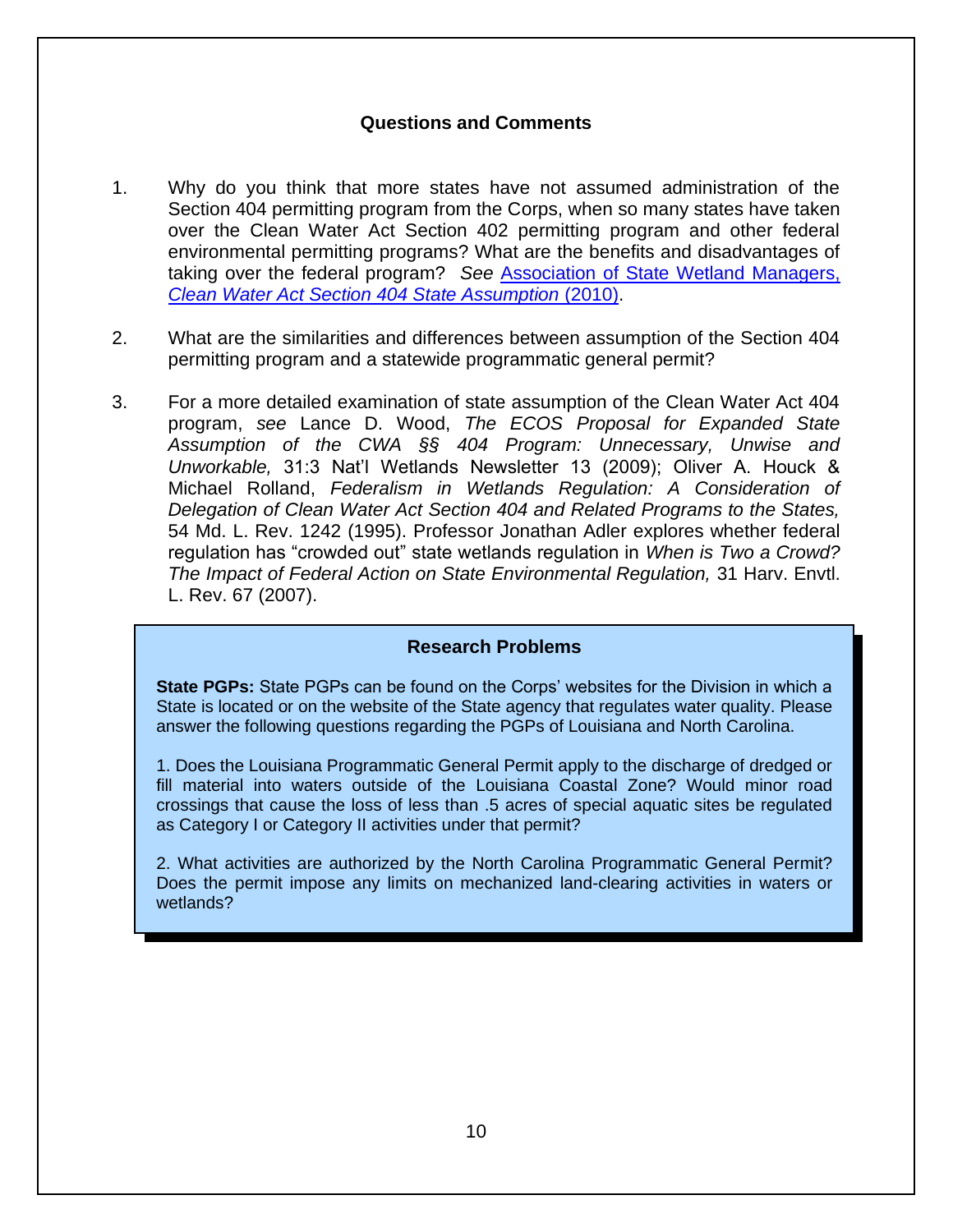#### **Interview**



Alexandra Dunn, Executive Director and General Counsel for the Environmental Council of the States, discusses impediments to assumption by States of the 404 permitting program. [\(YouTube Video\)](https://www.youtube.com/watch?v=B9h2y4gedcs)

#### **III. 401 Certification**

While states can adopt their own state wetlands permitting programs, assume the federal permitting program and streamline regulation through state programmatic general permits, almost half of the states do not take those approaches and rely solely on the Clean Water Act Section *401 certification* process to regulate wetlands in their state. According to a 2008 ELI report, 22 states do not have any wetlands regulatory program and rely solely on the 401 certification process to regulate wetlands. *See* [ELI](http://www.eli.org/sites/default/files/eli-pubs/d18__06.pdf)  [State Wetland Protection Report](http://www.eli.org/sites/default/files/eli-pubs/d18__06.pdf) at 13. An additional 15 states regulate coastal wetlands, isolated wetlands, or other subcategories of wetlands through a state permitting program, but rely on section 401 certification as the primary form of regulation for other wetlands in the state. *Id.* Thus, section 401 certification is probably the most important tool in the Clean Water Act for state regulation of wetlands. Section 401 of the Clean Water Act provides:

Any applicant for a Federal license or permit to conduct any activity ...which may result in any discharge into the navigable waters, shall provide the licensing or permitting agency a certification from the State in which the discharge originates or will originate ... that any such discharge will comply with [state water quality standards and several other requirements of the Clean Water Act] ... No license or permit shall be granted until the certification required by this section has been obtained or has been waived ... No license or permit shall be granted if certification has been denied by the State ...

[33 U.S.C. § 1341\(a\)\(1\).](http://www.law.cornell.edu/uscode/text/33/1341) In light of that requirement, whenever a person applies to the Corps for a Section 404 permit, or whenever a person applies for *any* Federal license or permit that results in a discharge into the navigable waters (including jurisdictional wetlands), they must provide the permitting or licensing agency with a certification from the State that the activity to be authorized by the permit complies with state water quality standards and other requirements of the Clean Water Act. The state can (1) *certify* that the discharge meets the state standards and requirements; (2) *deny certification*; or (3) *attach comments or conditions* to any permit that the Corps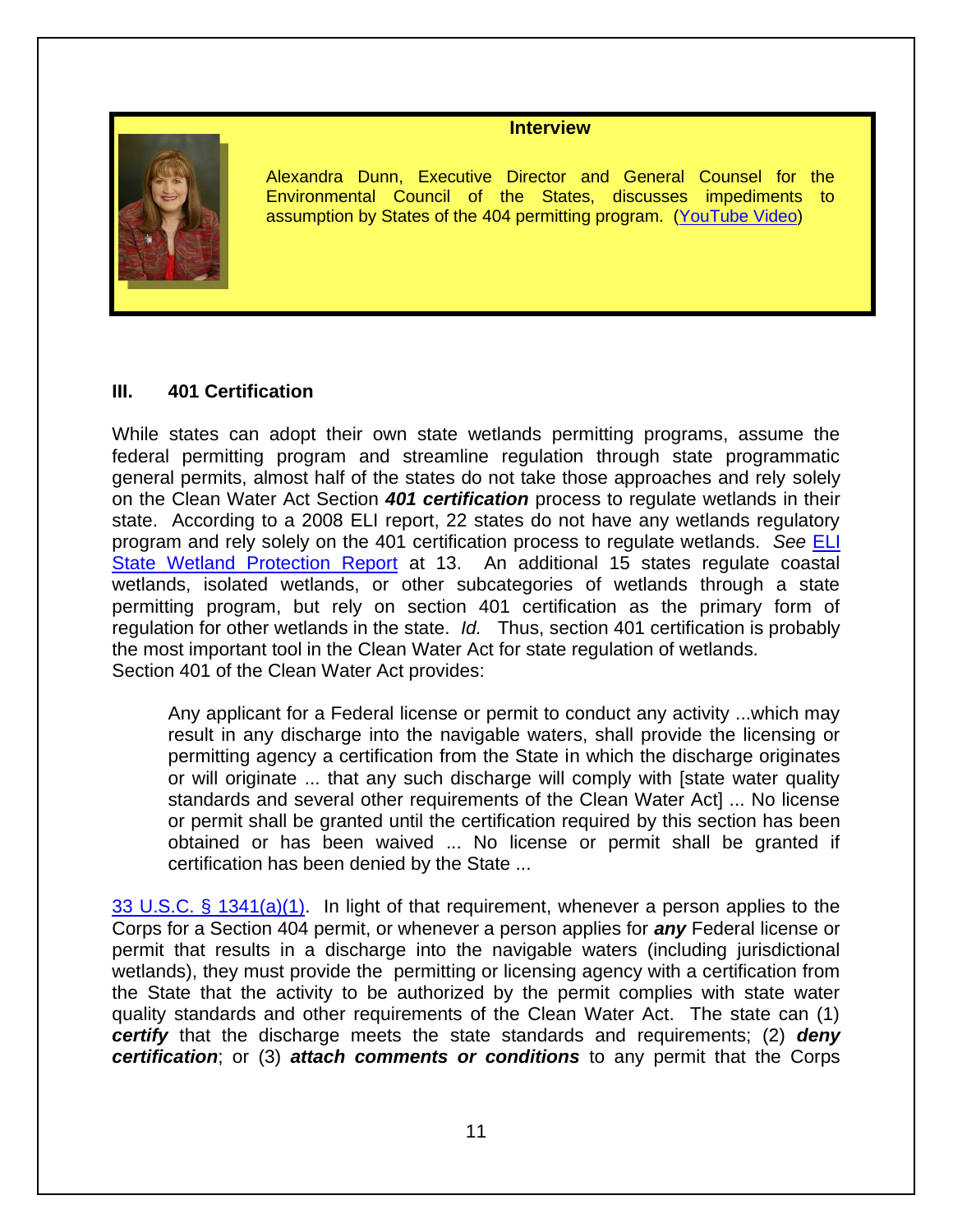issues to ensure that the discharge complies with state water quality standards and "appropriate requirement[s] of state law". *Id.* § 1341(d). The Corps (or other permitting or licensing agency) cannot issue the permit unless the State certifies that the activity complies with the state standards or waives its right to certify. *Id.* § 1341(a). If a state fails or refuses to act on a request for 401 certification within 60 days after receiving the request, the state waives its right to veto or condition the permit. *See* [33 C.F.R. §](http://www.law.cornell.edu/cfr/text/33/325.2)   $325.2(b)(1)(ii)$ . Any conditions that the state attaches to a 401 certification become conditions of the federal permit or license. *See* [33 U.S.C. § 1341\(d\).](http://www.law.cornell.edu/uscode/text/33/1341)

In deciding whether to certify a discharge, deny certification or include conditions in the permit for the discharge, states can consider not only the immediate effects of the discharge on water quality in the state, but the longer term effects of the activity authorized by the discharge on water quality. *See* [40 C.F.R. § 121.2\(a\)\(3\)-\(4\);](http://www.law.cornell.edu/cfr/text/40/121.2) [33](http://www.law.cornell.edu/cfr/text/33/320.3)  [C.F.R. § 320.3\(a\);](http://www.law.cornell.edu/cfr/text/33/320.3) *[PUD No. 1 of Jefferson County v. Washington Department of](http://supreme.justia.com/cases/federal/us/511/700/case.html)  [Environmental Quality](http://supreme.justia.com/cases/federal/us/511/700/case.html)*, 511 U.S. 700 (1994).

As a result, even when a state does not have a state wetlands permitting program, they can exert some control over discharges into wetlands in their state, as long as the discharges require a Section 404 permit (or other federal permit or license), and as long as the state's water quality standards or "other appropriate requirements of state law" provide protection for wetlands. The 2008 ELI report found that states rarely deny or waive 401 certification, although they may frequently include conditions in their certifications. *See* [ELI State Wetland Protection Report](http://www.eli.org/sites/default/files/eli-pubs/d18__06.pdf) at 15. The number of 401 certifications issued each year by states varies greatly, from Connecticut, issuing fewer than 20 certifications per year, to California, issuing more than 1000 certifications per year. *Id.* States that have their own state wetland permitting and regulatory programs generally rely less frequently on Section 401 certification to protect wetlands.

As noted above, in determining whether to grant, deny or condition 401 certification for a discharge into wetlands, states focus on whether the discharge violates state *water quality standards* and other appropriate requirements of state law. The Clean Water Act requires *states* to establish water quality standards, which are reviewed and approved by EPA, for the waters in the state that are regulated under the Act. *See* [33](http://www.law.cornell.edu/uscode/text/33/1313)  [U.S.C. § 1313.](http://www.law.cornell.edu/uscode/text/33/1313) Water quality standards generally include *use designations* for waters in the state and *water quality criteria* to protect the various uses of water. *See* [40](http://www.law.cornell.edu/cfr/text/40/131.3)  [C.F.R. § 131.3\(i\).](http://www.law.cornell.edu/cfr/text/40/131.3) The standards are set at levels to "protect the public health or welfare, enhance the quality of water and serve the purposes of the Act." *Id.*

Regarding use designations, states can establish a range of acceptable uses for waters in the state, including recreation, drinking water supplies, fishing, and others. *See* [40](http://www.law.cornell.edu/cfr/text/40/131.10)  [C.F.R. § 131.10.](http://www.law.cornell.edu/cfr/text/40/131.10) Water quality criteria are then established for each use, or for all waters in the state, to ensure that the waters can be used for the designated uses. *[Id.](http://www.law.cornell.edu/cfr/text/40/131.11)* § [131.11.](http://www.law.cornell.edu/cfr/text/40/131.11) The criteria may be specific *numerical limits* on pollutant levels in a body of water or they may be *narrative criteria* that don't include specific numerical limits. *Id.* States assign use designations to each body of water in the state that is regulated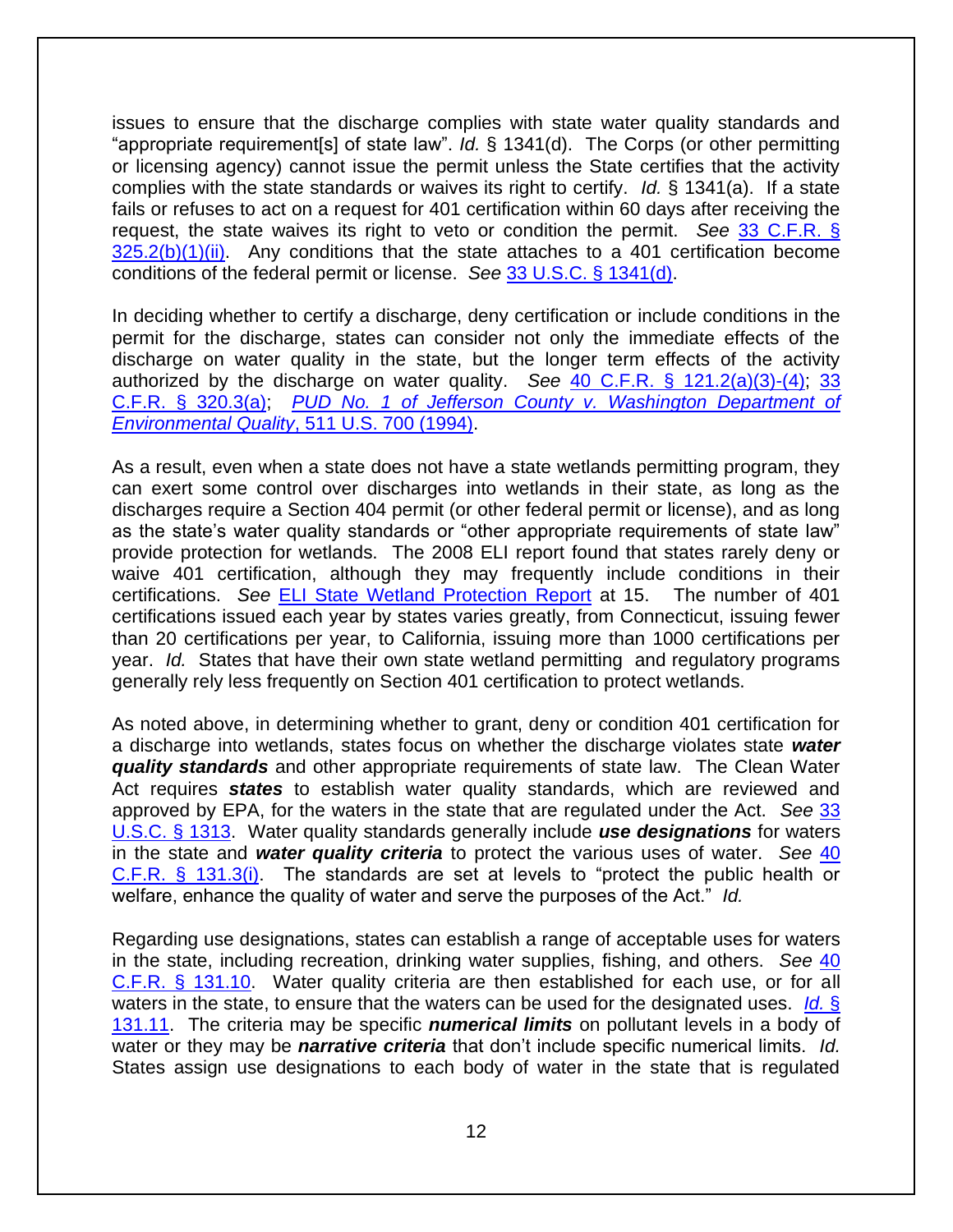under the Clean Water Act (and can assign different use designations for different segments of the water), and the water quality criteria that apply to the assigned use, or to all waters in the state, set the pollution limits for that body of water (or segment of the body of water). *See* 40 [C.F.R. § 131.10.](http://www.law.cornell.edu/cfr/text/40/131.10) Georgia's water quality standards are linked [here](http://rules.sos.state.ga.us/docs/391/3/6/03.pdf) as an example.

As noted above, every state has adopted a definition of "waters' that includes wetlands. However, most states have not adopted water quality standards that are specifically designed to provide protection to wetlands (i.e. by designating uses for wetlands or developing specific criteria for wetlands). According to the Environmental Law Institute's 2008 50 state survey, only 13 states have adopted water quality standards that are specifically targeted at protecting wetlands. *See* [ELI State Wetland Protection](http://www.eli.org/sites/default/files/eli-pubs/d18__06.pdf)  [Report](http://www.eli.org/sites/default/files/eli-pubs/d18__06.pdf) at 37. That doesn't mean that water quality standards in the other states might not provide protection to wetlands and might not be used as the basis for denying or conditioning 401 certification for a discharge that affects wetlands. Indeed, other water quality standards may provide incidental protection to wetlands, even though they were not adopted with that specific goal in mind. For instance, water quality standards that are not wetland-specific often include limits to address flood control, sediment trapping, habitat protection, pollution control, shoreline protection, and maintenance of stream flow. *Id.* at 38.

While a variety of water quality standards may provide incidental protection to wetlands, wetland-specific water quality standards can be a more effective way to provide wetland protection and to serve as a basis for denial or conditioning of 401 certification. EPA published guidance in 1990 to assist states in developing water quality standards specifically targeted to protect wetlands. *See* [U.S. Environmental Protection Agency,](https://web.archive.org/web/20150906001725/http:/water.epa.gov/lawsregs/guidance/wetlands/quality.cfm)  EPA 440/S-90-011, *[Water Quality Standards for Wetlands: National Guidance](https://web.archive.org/web/20150906001725/http:/water.epa.gov/lawsregs/guidance/wetlands/quality.cfm)* (July [1990\).](https://web.archive.org/web/20150906001725/http:/water.epa.gov/lawsregs/guidance/wetlands/quality.cfm) Frequently, whether a state adopts wetland-specific water quality standards depends on the broader range of tools that the state uses to protect wetlands. Most of the states that *have* adopted wetland-specific water quality standards do not have a permitting program that applies to all wetlands in the state and *rely heavily* on the Section 401 certification process to regulate wetlands. *Id.* at 37. Similarly, many of the 37 states that have *not* adopted wetland-specific water quality standards *do not rely*  primarily on the 401 certification process to protect wetlands. *Id* at 39.

While the Section 401 certification process primarily protects the interests of the state where a discharge of dredged or fill material will occur, the statute also authorizes EPA to notify other states about potentially permitted discharges if the agency determines that the discharge may affect the water quality in the other states. *See* [33 U.S.C. §](http://www.law.cornell.edu/uscode/text/33/1341)   $1341(a)(2)$ . Based on recommendations from the state and EPA, the federal permitting agency may then include conditions in the federal license or permit necessary to meet water quality standards in the other states or may deny the permit if it is not possible to condition the permit to meet those standards. *Id.*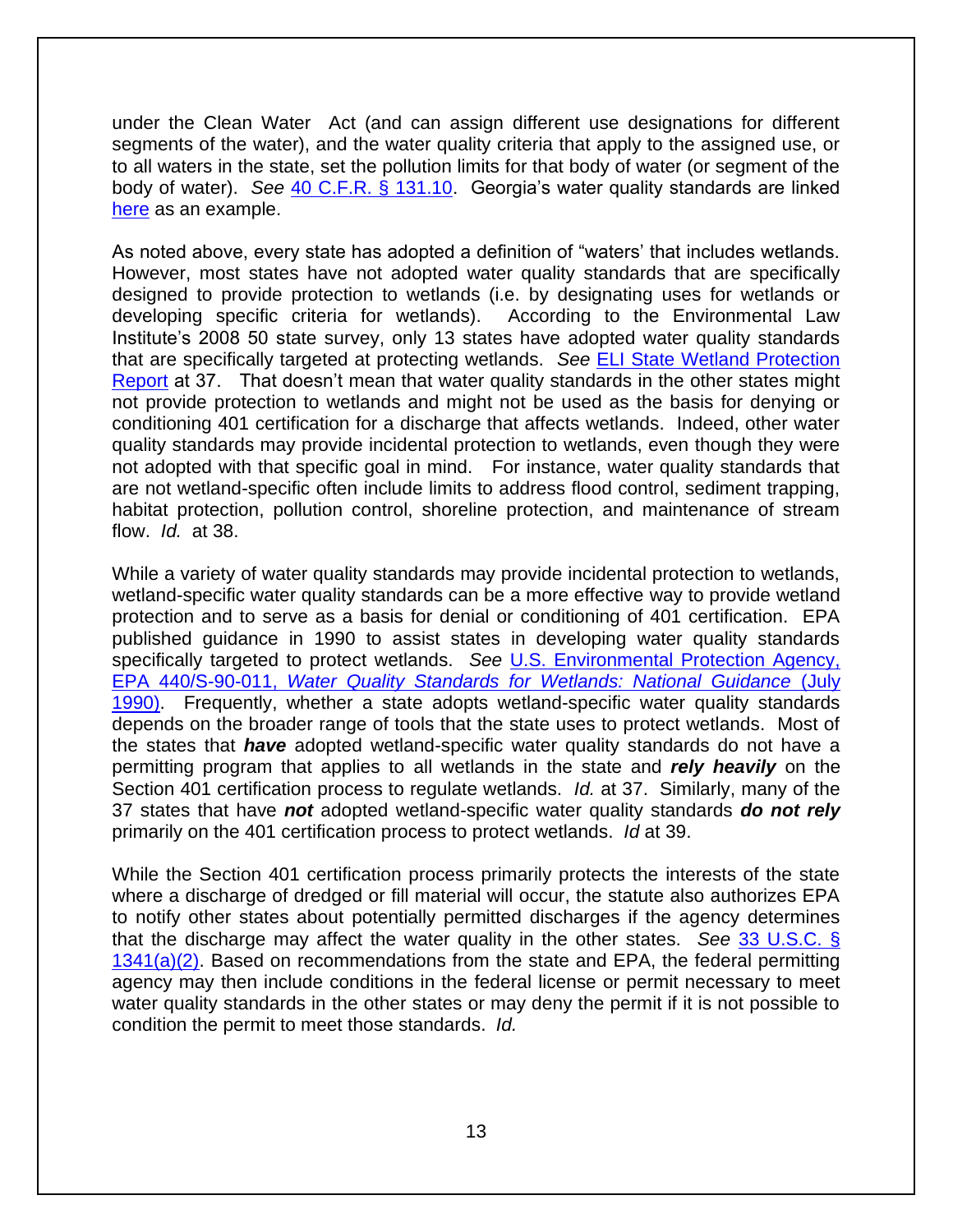#### **Questions and Comments**

- 1. **Water Quality Standards**: In addition to designated uses and water quality criteria, state water quality standards usually include provisions to ensure compliance with a state "anti-degradation policy." The anti-degradation policy is designed to maintain existing water uses and a level of water quality necessary to protect and maintain existing water uses. *See* [40 C.F.R. § 131.12.](http://www.law.cornell.edu/cfr/text/40/131.12) In *[PUD](http://supreme.justia.com/cases/federal/us/511/700/case.html)  [No. 1 of Jefferson County v. Washington Department of Environmental Quality](http://supreme.justia.com/cases/federal/us/511/700/case.html)*, [511 U.S. 700 \(1994\),](http://supreme.justia.com/cases/federal/us/511/700/case.html) the Supreme Court held that a state can deny 401 certification or condition it on compliance with any one of the three components of water quality standards - uses, criteria, or standards necessary to comply with an anti-degradation policy.
- 2. **Appropriate requirements of state law**: Section 401 authorizes states to deny or condition permits on compliance with "appropriate requirements of state law." While the Supreme Court, in the *PUD No. 1 of Jefferson County* case, held that water quality standards were "appropriate requirements of state law", the Court refused to "speculate on what additional state laws, if any, might be incorporated" by that language.
- 3. **Amendments to the Section 401 regulations:** At the same time that the Trump Administration was narrowing the federal jurisdiction over "waters of the United States", arguing that the move protected States' rights, the Administration reduced States' control over federally permitted projects in "waters of the United States" by making significant changes to the regulations implementing Section 401 of the Clean Water Act. *See* [85 Fed. Reg. 42210](https://www.epa.gov/sites/default/files/2020-07/documents/clean_water_act_section_401_certification_rule.pdf) (July 13, 2020). The new rules (1) require States to take action within 1 year of notification, regardless of whether permit or license applications are complete, and do not authorize any tolling of the time period; (2) provide that the certification decision must be based on the *discharges* from a proposed activity, rather than the water quality effects of the *activity as a whole*; (3) restrict the conditions that may be included in certifications by States; and (4) limit enforcement of conditions in certifications to federal agencies. *Id.* States, environmental groups, and Native American tribes filed several lawsuits challenging the rules. *See, e.g. [In re Clean Water Act](https://www.courtlistener.com/docket/17343532/american-rivers-v-wheeler/)  [Rulemaking,](https://www.courtlistener.com/docket/17343532/american-rivers-v-wheeler/)* No. 20-04636 (N.D. Cal., Oct. 30, 2020) (consolidating several lawsuits filed in the court); *[Delaware Riverkeeper Network v. U.S. Environmental](https://www.epa.gov/sites/default/files/2020-07/documents/cwa_401_rule_7_13_20_drk_complaint_e.d.pa_.pdf)  [Protection Agency,](https://www.epa.gov/sites/default/files/2020-07/documents/cwa_401_rule_7_13_20_drk_complaint_e.d.pa_.pdf)* No. 2:20-CV-3412, (E.D. Pa., July 13, 2020); *[South Carolina](https://storage.courtlistener.com/recap/gov.uscourts.scd.259325/gov.uscourts.scd.259325.1.0_2.pdf)  [Coastal Conservation League v. Wheeler,](https://storage.courtlistener.com/recap/gov.uscourts.scd.259325/gov.uscourts.scd.259325.1.0_2.pdf)* No. 2:20-cv-03062-DCN (D.S.C., Aug. 26, 2020). Shortly after President Biden took office, he directed EPA to review the rule changes, *see* [Executive Order 13990,](https://www.govinfo.gov/content/pkg/FR-2021-01-25/pdf/2021-01765.pdf) and on June 2, 2021, the agency announced that it intended to reconsider and revise the rule. *See* [86 Fed. Reg.](https://www.epa.gov/sites/default/files/2021-05/documents/10023-97-ow_401_noi_admin_pre-publication_version.pdf)  [29541](https://www.epa.gov/sites/default/files/2021-05/documents/10023-97-ow_401_noi_admin_pre-publication_version.pdf) (June 2, 2021). In addition, the Administration filed motions in several of the lawsuits seeking a remand of the rule without vacatur, alleging that the agency identified "substantial concerns with a number of provisions of the 401 Certification Rule that relate to cooperative federalism principles and CWA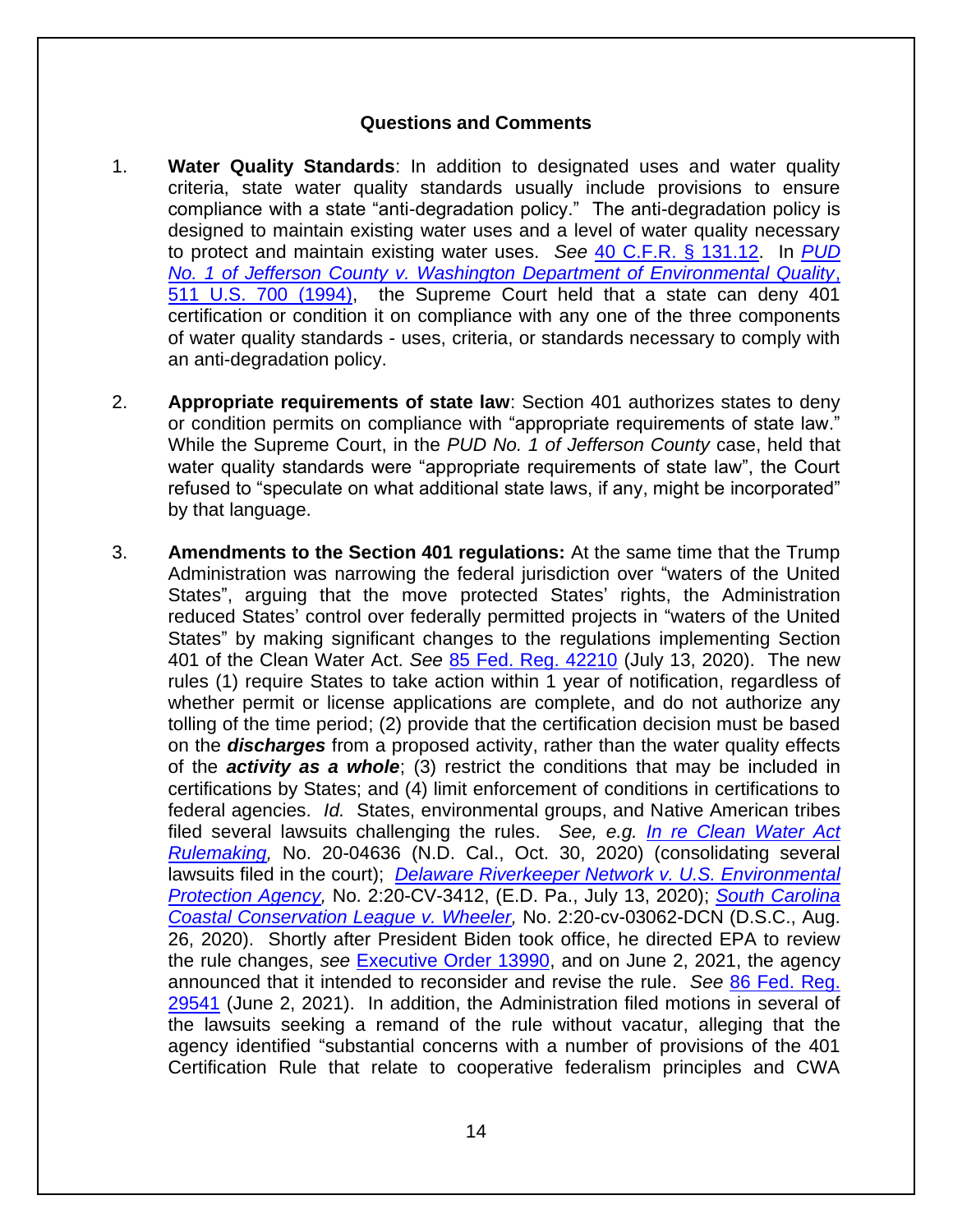Section 401's goal of ensuring that states are empowered to protect their water quality". *See* Morgan Conley, *[EPA Urges Courts to Remand Water Rule As It](https://www.law360.com/articles/1399803/epa-urges-courts-to-remand-water-rule-as-it-retools-regs)  [Retools Regs,](https://www.law360.com/articles/1399803/epa-urges-courts-to-remand-water-rule-as-it-retools-regs)* Law 360, July 2, 2021.

#### **401 Certification Resources**

[401 Certification and wetlands -](https://www.epa.gov/cwa-401/overview-cwa-section-401-certification) EPA [Water Quality Standards for Wetlands -](https://web.archive.org/web/20150909082506/http:/water.epa.gov/grants_funding/wetlands/quality.cfm) EPA [EPA Guidance on Water Quality Standards for Wetlands](https://www.epa.gov/cwa-404/national-guidance-water-quality-standards-wetlands)  [Section 401 Certification Handbook for States and Tribes \(EPA\)](https://19january2017snapshot.epa.gov/sites/production/files/2016-11/documents/cwa_401_handbook_2010.pdf) [EPA Guidance on Setting Nutrient Criteria for Wetlands in WQ Standards](http://www2.epa.gov/nutrient-policy-data/criteria-development-guidance-wetlands)  [ASWM report on Section 401 Certification Best Practices for States](http://www.aswm.org/pdf_lib/401_best_practices_summary.pdf) Water Quality Standard Regulations - [40 CFR Part 131](http://www.law.cornell.edu/cfr/text/40/part-131)  **[Water Quality Standards -](http://water.epa.gov/scitech/swguidance/standards/) EPA Web Page** [Water Quality Standards Handbook -](http://water.epa.gov/scitech/swguidance/standards/handbook/index.cfm) EPA

#### **Research Problems**

**State Laws:** When answering the following questions, please provide citations to support your answers.

1. What agency is responsible for adopting water quality standards in the State of North Carolina? How are wetlands defined by regulation for purposes of that law? 2. What agency is responsible for adopting water quality standards in the State of Wyoming? How are wetlands defined by regulation for purposes of that law?

#### **Interview**



Alexandra Dunn, Executive Director and General Counsel for the Executive Council of the States, discusses the way in which States use the 401 certification process to protect wetlands. [\(YouTube](https://www.youtube.com/watch?v=cSGhfBlCxu0)  [Video\)](https://www.youtube.com/watch?v=cSGhfBlCxu0).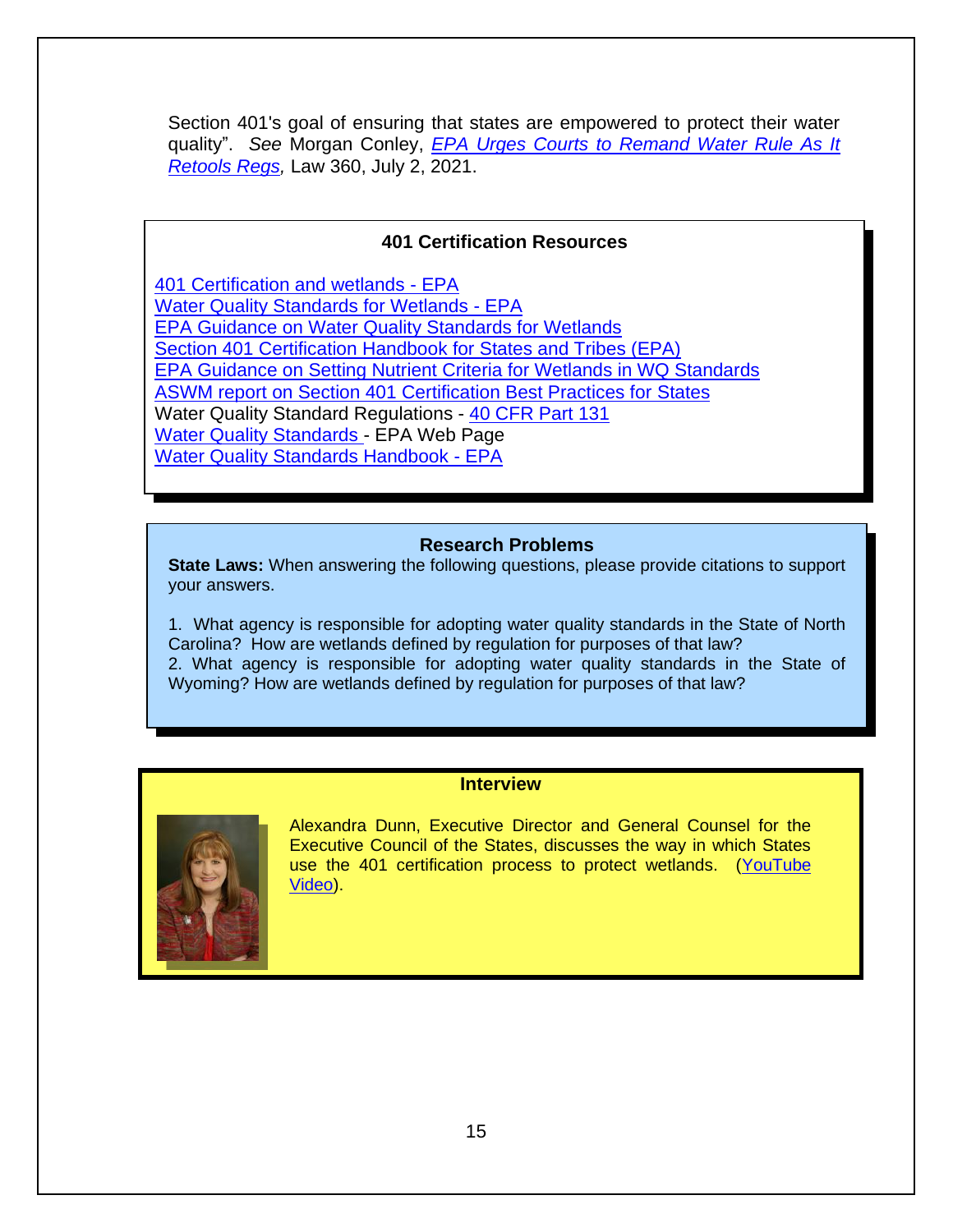#### **IV. Coastal Zone Management Act Certification**

In addition to the tools outlined above, some states can also utilize the Coastal Zone Management Act's certification process to protect wetlands in the state. Under the Act, coastal states (states that border the Atlantic, Pacific and Arctic Oceans, the Gulf of Mexico, the Long Island Sound, or one or more of the Great Lakes) prepare coastal zone management plans, which are reviewed and approved by the Secretary of Commerce. *See* [16 U.S.C. § 1455.](http://www.law.cornell.edu/uscode/text/16/1455) Approved programs are eligible for federal funding to assist in implementation of the programs. *Id.* Twenty-nine states have approved coastal zone management programs. *See* [U.S. Department of Commerce, National](https://coast.noaa.gov/czm/mystate/)  [Oceanographic and Atmospheric Administration,](https://coast.noaa.gov/czm/mystate/) *State Coastal Management Program [Manager and Federal Consistency Contacts](https://coast.noaa.gov/czm/mystate/)*. The states with approved programs are: Alabama, California, Connecticut, Delaware, Florida, Georgia, Hawaii, Illinois, Indiana, Louisiana, Maine, Maryland, Massachusetts, Michigan, Minnesota, Mississippi, New Hampshire, New Jersey, New York, North Carolina, Ohio, Oregon, Pennsylvania, Rhode Island, South Carolina, Texas, Virginia, Washington, and Wisconsin. *Id.*

To ensure consistency with the state programs, any person who applies for a federal permit or license to conduct an activity that will affect land or water use or natural resources of the coastal zone must provide, as part of the permit or license application, "a certification that the proposed activity complies with the enforceable policies of the state's approved program and that such activity will be conducted in a manner consistent with the program." *See* [16 U.S.C. § 1456\(c\)\(3\)\(A\).](http://www.law.cornell.edu/uscode/text/16/1456) Consequently, if a proposed discharge of dredged or fill material will affect the land, water or resources of the coastal zone in a state with an approved coastal zone management program, the applicant for a section 404 permit will need to submit a certification from the state that the discharge complies with, and is consistent with, the state's coastal zone management program. If the applicant does not submit the certification, the Corps will not issue the Section 404 permit. *See* [33 C.F.R. § 325.2\(b\)\(2\)\(ii\).](http://www.law.cornell.edu/cfr/text/33/325.2) Pursuant to this authority, therefore, a state could refuse to certify a discharge that would harm wetlands in the coastal zone if the discharge was not consistent with the state's program or did not comply with the program.